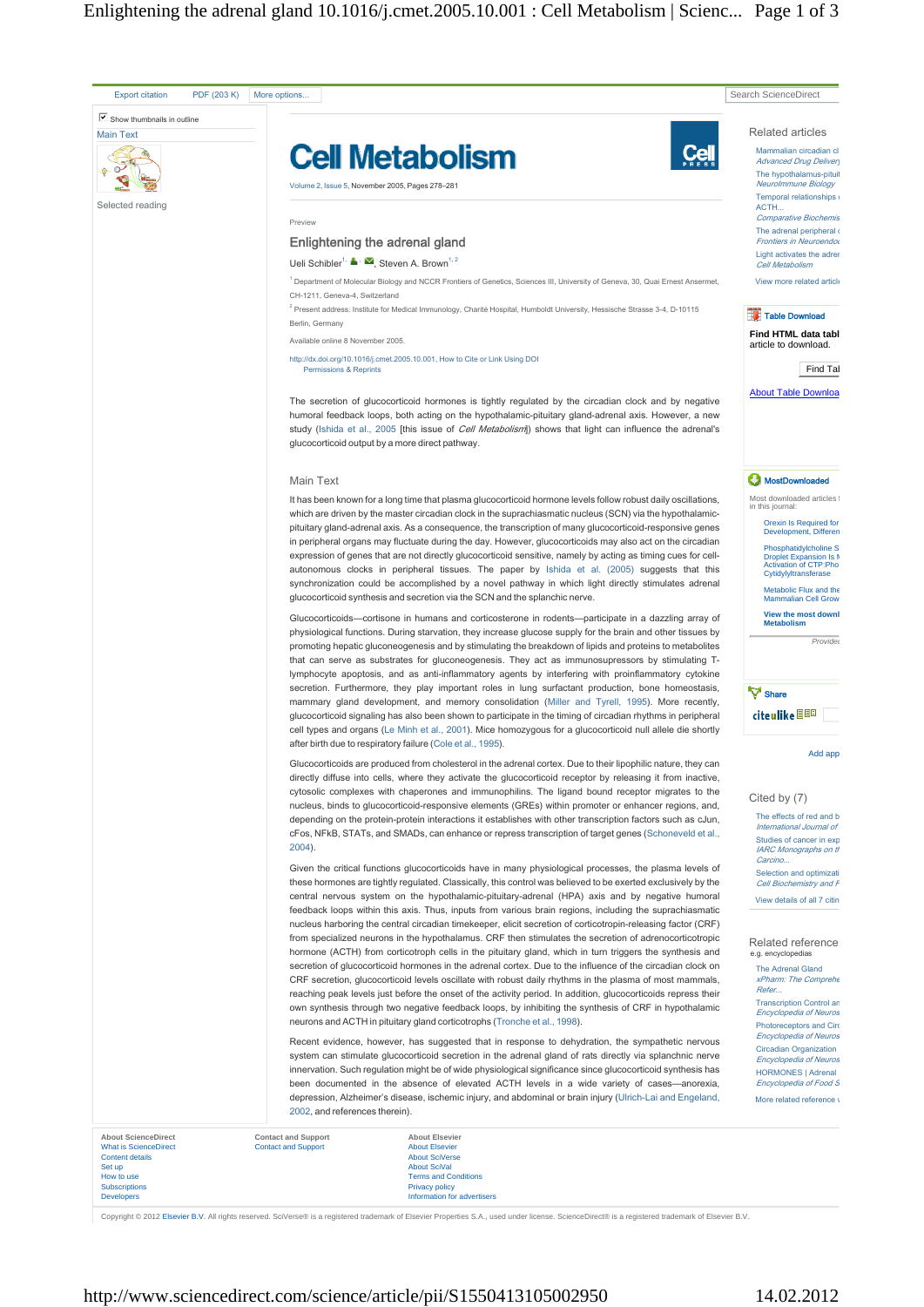abdominal organs. When examining anesthetized mPer1-luc mice exposed to light, the authors found that mPer1 expression was strongly induced in the adrenal gland shortly after the light treatment. Subsequent microarray analysis showed that this surge of *mPer1* expression was accompanied by the expression of other immediate early genes, such as CREM (cAMP responsive element modulator) and members of the Nr4a and Nr5a nuclear receptor subfamilies. More importantly, light potently induced the production of corticosterone in the adrenal cortex and elicited a rise of corticosterone concentrations in both the blood plasma and the cerebrospinal fluid. Lesion experiments indicated that both the SCN and the adrenal nerve are required for light-induced corticosterone secretion. However, as light had no influence on ACTH plasma levels, the stimulation of adrenal cortex activity by light does not appear to involve the HPA axis.

The physiological significance of this new pathway, which is schematically outlined alongside the more classical one in Figure 1, is still open to speculations. Conceivably, the light-induced increase in corticosterone secretion could participate in the phase resetting of circadian oscillators throughout the body. Consistent with this hypothesis, the glucocorticoid receptor is present in all peripheral tissues and in most brain regions. Interestingly, however, it is absent from the suprachiasmatic nucleus itself, perhaps preventing the master clock from being influenced by its own commands (Balsalobre et al., 2000). In peripheral organs and fibroblasts grown in tissue culture, mPer1 expression and subsequent phase shifts in circadian gene expression are induced by a large variety of chemical signals, including the glucocorticoid receptor agonist dexamethasone (Balsalobre et al., 2000). Moreover, Cushing's syndrome patients, who experience a wide range of physiological problems due to constitutively elevated cortisone levels, also suffer from sleep-related circadian abnormalities (Friess et al., 1995).



If a light-induced pathway were also operative in humans, a question that could readily be examined by recording plasma cortisone levels after light exposure, it would be tempting to speculate that cortisonemediated synchronization of peripheral circadian clocks would be one of the beneficial effects light therapy has on patients affected by seasonal affective disorder (SAD). It might also explain why bright light therapy can aid patients with other depressive disorders not typically associated with the circadian clock (e.g., major depressive disorder and bipolar disorder) (Kripke, 1998). In short, from the perspectives of both chronobiologists and clinicians, sympathetic signaling to the adrenal gland could prove to be of great physiological interest.

Selected reading

Balsalobre et al., 2000 A. Balsalobre, S.A. Brown, L. Marcacci, F. Tronche, C. Kellendonk, H.M. Reichardt, G. Schutz, U. Schibler Science, 289 (2000), pp. 2344–2347

View Record in Scopus

Learn More

সঁত

Antec

**Cell Sym Angiogen Regulatio Biology** July 6 – 8, 2 Abstract sul 23, 2012. S

**Strep-Ta** Learn why t is a very eff proteins L

**Tagged P Site** Providing in tagged prot best articles **Electroch MS** Find out wh most power system with